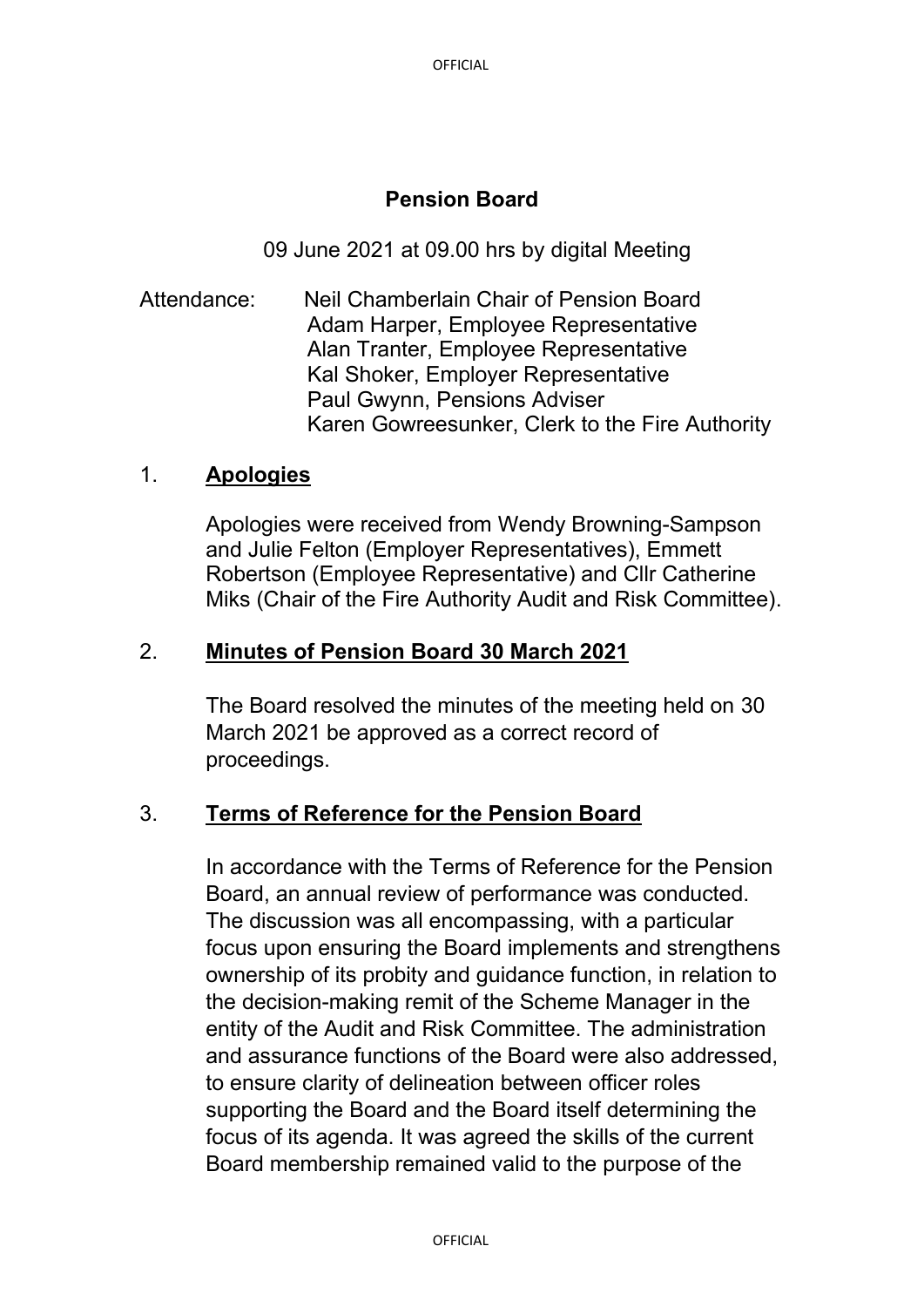Board. Similarly that recruitment to the Board should account for the business continuity arrangements necessitated by the Covid-19 pandemic and the expertise gained during the analysis of recent legal cases (predominantly Remedy) and developments of the Pension Regulator.

The Chair summarised three specific actions. Firstly, the September Board meeting will be immediately followed by a Board development session to advise a workplan and continuity of remit for 2021/22. Secondly, the production of an Annual Report of the Pension Board for submission to the Audit and Risk Committee. Thirdly, the recruitment proposal provided by Wendy Browning-Sampson in January 2021 be re-evaluated by 25 June 2021 to determine a majority opinion on approach. The outcome will determine if a report is required for submission to the Audit and Risk Committee scheduled for 19 July 2021.

### 4. **Annual Benefits Statements**

Paul Gwynn updated the Board on progress to release Annual Benefits Statements. Technical issues nationally had delayed preparation however the deadline of 31 August 2021 would be achieved. The plan is to complete statements in stages by each pension scheme, thereby matching resource capacity and focus on each scheme's regulations in blocks. It is anticipated that approximately seventy members of the 1992 Scheme will be transferred into the 2015 Scheme. Paul Gwynn confirmed Government had set April 2022 as the date by which all statements must align to the 2015 Pension Scheme.

Kal Shoker suggested a performance update is provided monthly as part of internal monitoring figures; the outline timeframe and mitigating factors for completion could also be included. The Chair requested this reporting features in the Risk Register.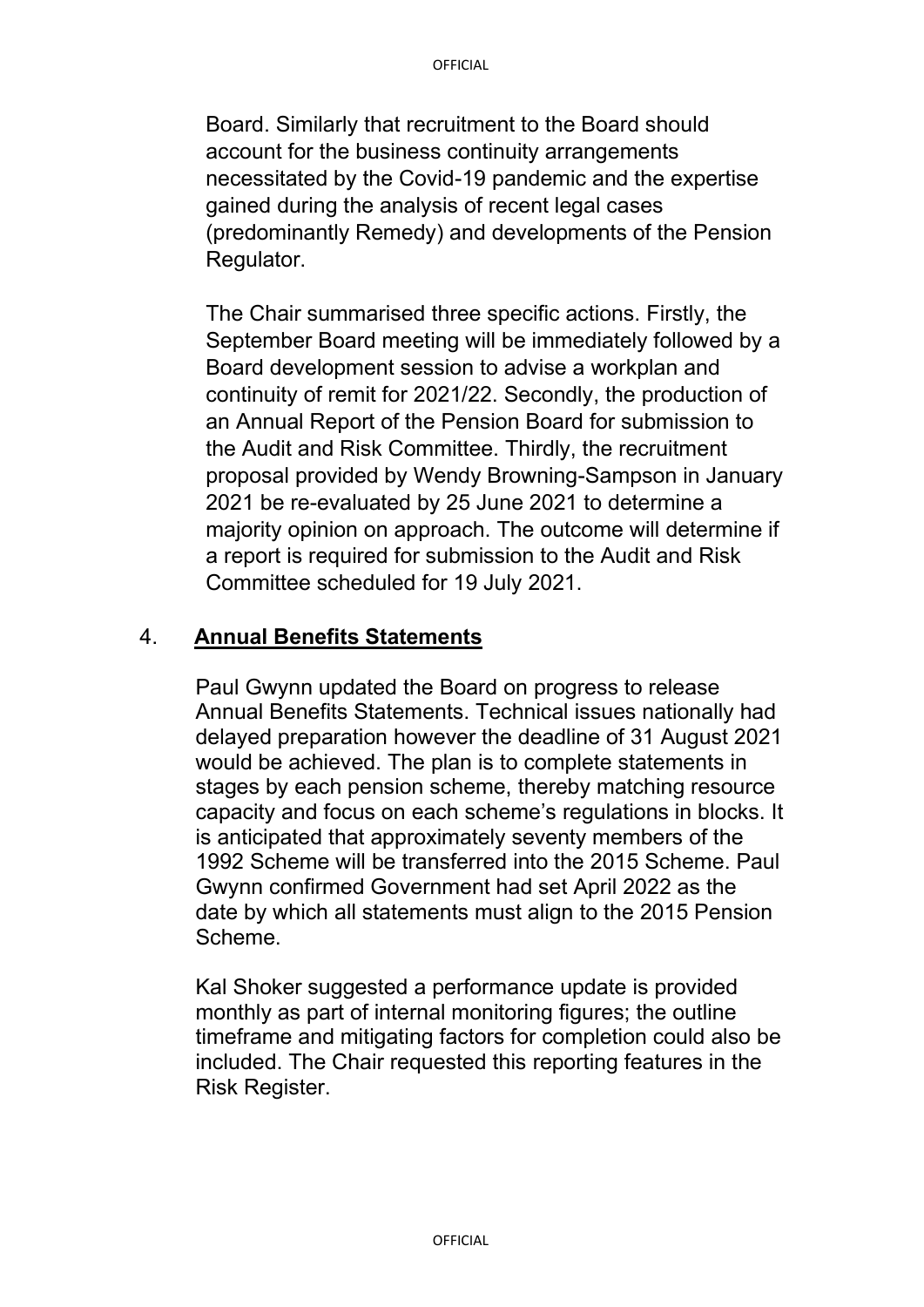# 5. **Risk Register**

The Chair acknowledged progress made to the formatting integrity of the Risk Register. Members were requested to provide feedback to Julie Felton by 25 June 2021 on any risk omissions or mitigations to existing risks, together with confirmation of satisfaction that risk ratings were appropriate. The Chair stated a full and detailed review of the Risk Register will be an agenda item at the September 2021 meeting of the Board.

The outcomes of the review and discussion will be reported through the Board minutes to the 08 November 2021 meeting of the Audit and Risk Committee (the Scheme Manager). The intention being to generate alignment of risk reporting of the Pension Board to West Midlands Fire Service Corporate Risk Register; it was agreed this would enable both registers to reciprocally advise their content.

# 6. **Remedy**

The Board acknowledged the uncertainty that existed upon this subject, with legislation and outcomes of legal challenge awaited. Paul Gwynn stated it was anticipated that regulation would be enacted from September 2023 with a three-year transfer implementation period to September 2026. It was confirmed the approach for West Midlands Fire Service will be to prioritise cases of sensitivity, such as death related estates or tax issues for current/deferred members.

Alan Tranter commented the importance of establishing criteria for prioritisation, as these would need communicating to pension scheme members. Additionally, the Board understanding how linear the process will be can assist their support to members. The Chair supported this perspective and requested an update on performance of delivery administration at each Board meeting.

Paul Gwynn appraised the Board of a legal challenge from the national Fire Brigades Union to implement Remedy to an earlier timescale. Wendy Browning-Sampson is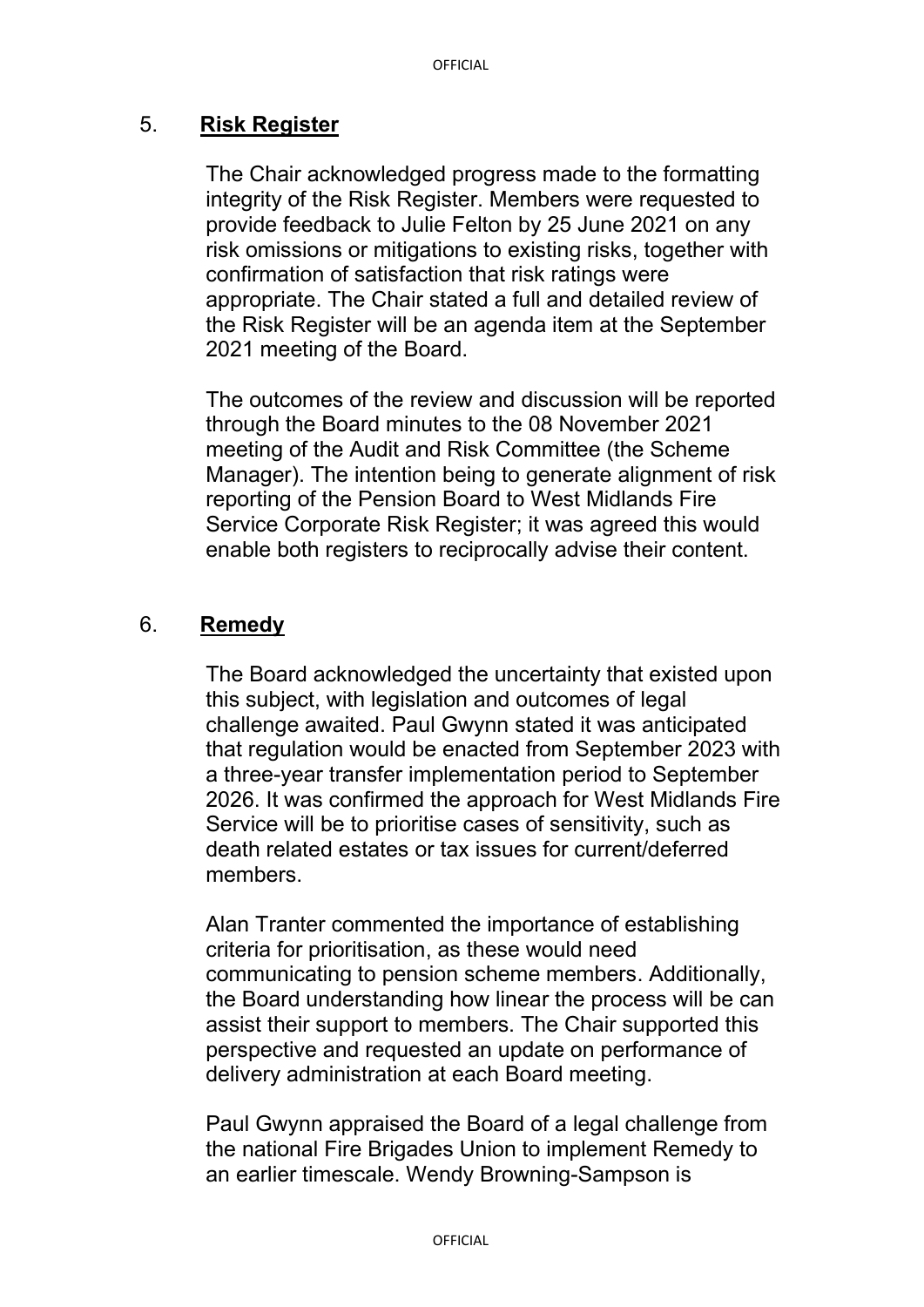monitoring developments and will progress report to the Board.

Discussion ensued upon the implications of the O'Brien case, re-affirming comparable detail from the March 2021 meeting of the Board. It was acknowledged the timescale of buy back created by the court ruling would have implications for the Service. The number of retired members or deceased members estates affected are yet to be established; the Payroll and Pension Team of the Service will need to research payroll archives to confirm the number of cases for progression. Paul Gwynn stated a fundamental aspect of this process is to determine where pension payment liability lies; this is not considered an issue where employed by West Midlands Fire Service however retrospective membership by other authorities has to be ascertained to ensure payment is allocated to the appropriate responsible entity.

The Fire Pension Scheme Remedy Self-Assessment Survey has been received. The Chair confirmed his coordination of the response by 30 June 2021.

### 7. **Systems Update**

Paul Gwynn informed the Board of the imminent contracting to a new pension payment system. It will incorporate a Members website and Self-Service Portal and scheduled to be operable from November 2021.The Chair requested a demonstration of the system be arranged for the December 2021 meeting of the Board.

### 8. **Update on Topical, Legal and Regulatory Issues**

Paul Gwynn appraised the Board of two IDRP cases under progression, both which may go forward to the Ombudsman. The cases are regarding a complaint of overpayment and a payment to an Estate that is impacted by Remedy.

The Chair sought clarification the overpayment case was an isolated incident and control measures were place. He requested a separate briefing on the process for payments